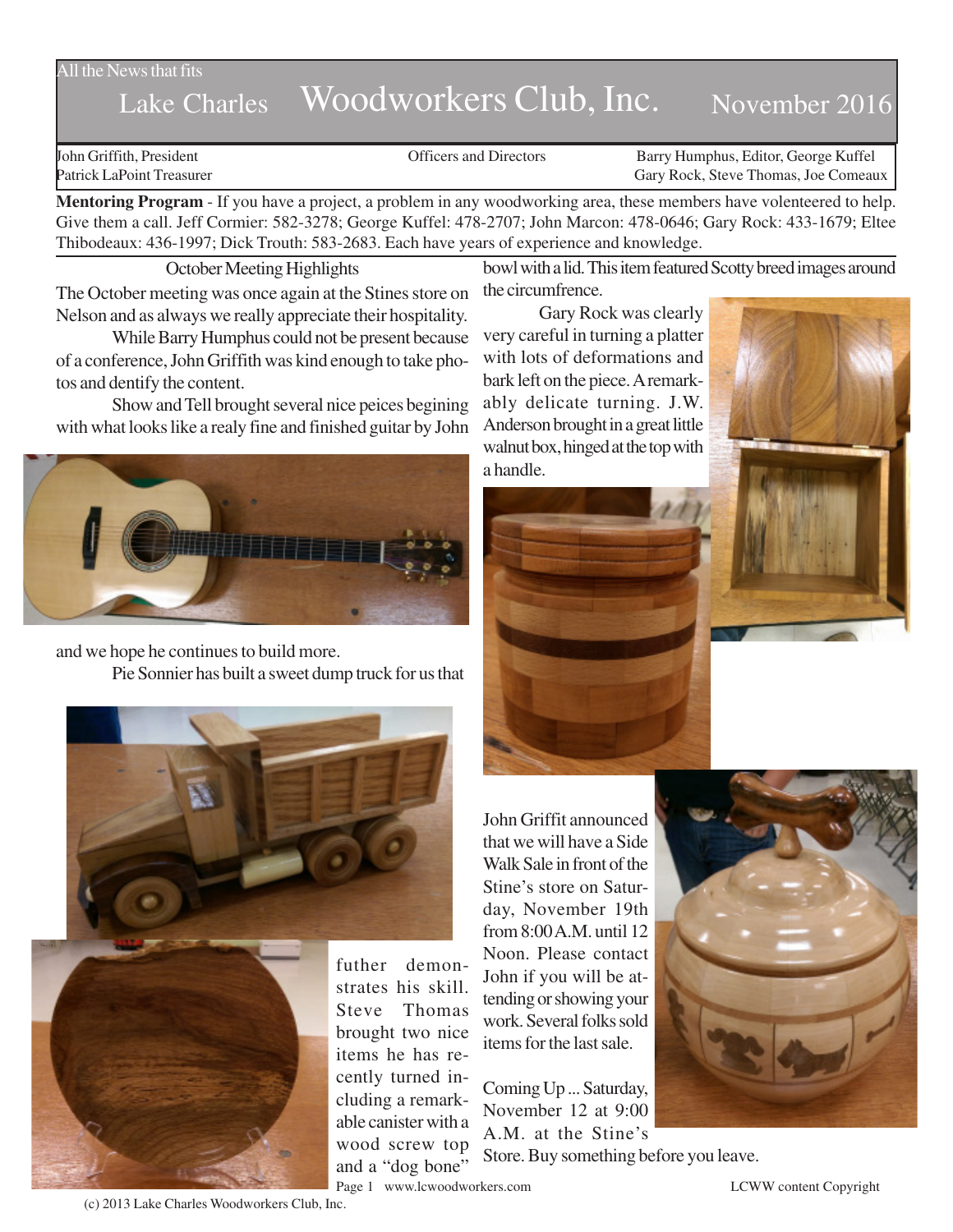# Ripping Right

Ripping a piece on a radial or table saw is always something to which you must pay careful attention. The worst case is of course kick-back or binding in general.

To avoid this, be sure the blade (a sharp one) is parallel to the fence before you rip. Check the alignment between the blade and the fence often (note that radial-arm saws become misaligned more easily than tablesaws). Here are some other guidelines:

Always stand at the infeed side and out of line with the workpiece. Keep your hands there, as well.

Never reach around the blade to pull at the board.

Always use a pushstick to feed and a feather board to steady the work.

For radial-arm saws, set the nose (infeed side) of the guard to just clear the work. Also set the antikickback fingers and spreader at the outfeed side. For table saws, make certian you use a spreader or cerf knife at the ouitfeed side of the work.

Along the same line, what is the best thing to do if the wood you're ripping does start to bind. In this case, "best" may be a relative term. Here's what I would do if it happens during a cut: Hold the workpiece firmly in place and don't let it move and then turn off the saw.

When the blade stops, remove the wood and correct the problem. Trying to retrieve a bound board with the saw blade moving only worsens the situation. And remember to always check the blade-to-fence alignment after repositioning your fence. It takes just a few seconds to correct for potential binding.

Remember, too, that a binding board might kick back. If you believe it's inevitable, get out of the way! The one great woodworking tragedy is the sacrifice of personal safety for the sake of a piece of wood. No matter what the board costs, it's replaceable. Your fingers (or worse) are not. Safety for the sake of a piece of wood: no matter what the board costs, it's replaceable. Your fingers (or worse) are not.

For ripping, your owner's manual tells you to keep the wider portion of the board between the blade and the fence. That's to encourage you to push that part of the board. Pushing on the part outside the blade can result in kickback. But this requires always readjusting the rip fence. So what is a safe way to make repeated narrow rips without readjusting the fence?

There are several ways. And you can make a number of fixtures to help you, but they mostly require removing the blade guard. Here is one method I like that retains the blade guard for added safety.

Clamp the auxiliary fence (shown in the drawing below) to the saw's rip fence with C-clamps. Use the pushblock (see Pushblock, shown in drawing, top), resting on a flat part of the auxiliary fence, to do the feeding. With a pushstick in your free hand, guide the board carefully without applying pressure against the blade. Of course, follow all other safety instructions on ripping, too, including using the blade guard and standing out of the line of a possible kickback. Also, use only unwarped, knot-free wood to avoid splintering and binding. And as a rule of thumb, I recommend starting with a board that is less than six rips wide. Stability is harder to maintain with a board wider than that.



Some other ideas for power saw safety include: Do not wear gloves while operating a table saw. There are several reasons, but loss of tactile sense is probably foremost, while a possible loss of gripping power is also close to the top. And some kinds of gloves are loose enough to present an item for the rotating blade to grab.

Keep the floor in front of the saw free of cut-offs and piled up sawdust. Tripping or sliding into a running, or even stopped, saw blade can really create problems, but even slipping and banging your head against the cast iron table can bring on a bad injury.

Wear proper eye and hearing protection. Eyes need to be protected from damage by projectiles--and no, standard eyeglasses will not do the job. Hearing protection is something every woodworker should start with, and continue. Hearing loss creeps up on you without warning, and often without symptoms, until it's too late to reverse the procedure. *Barry Humphus*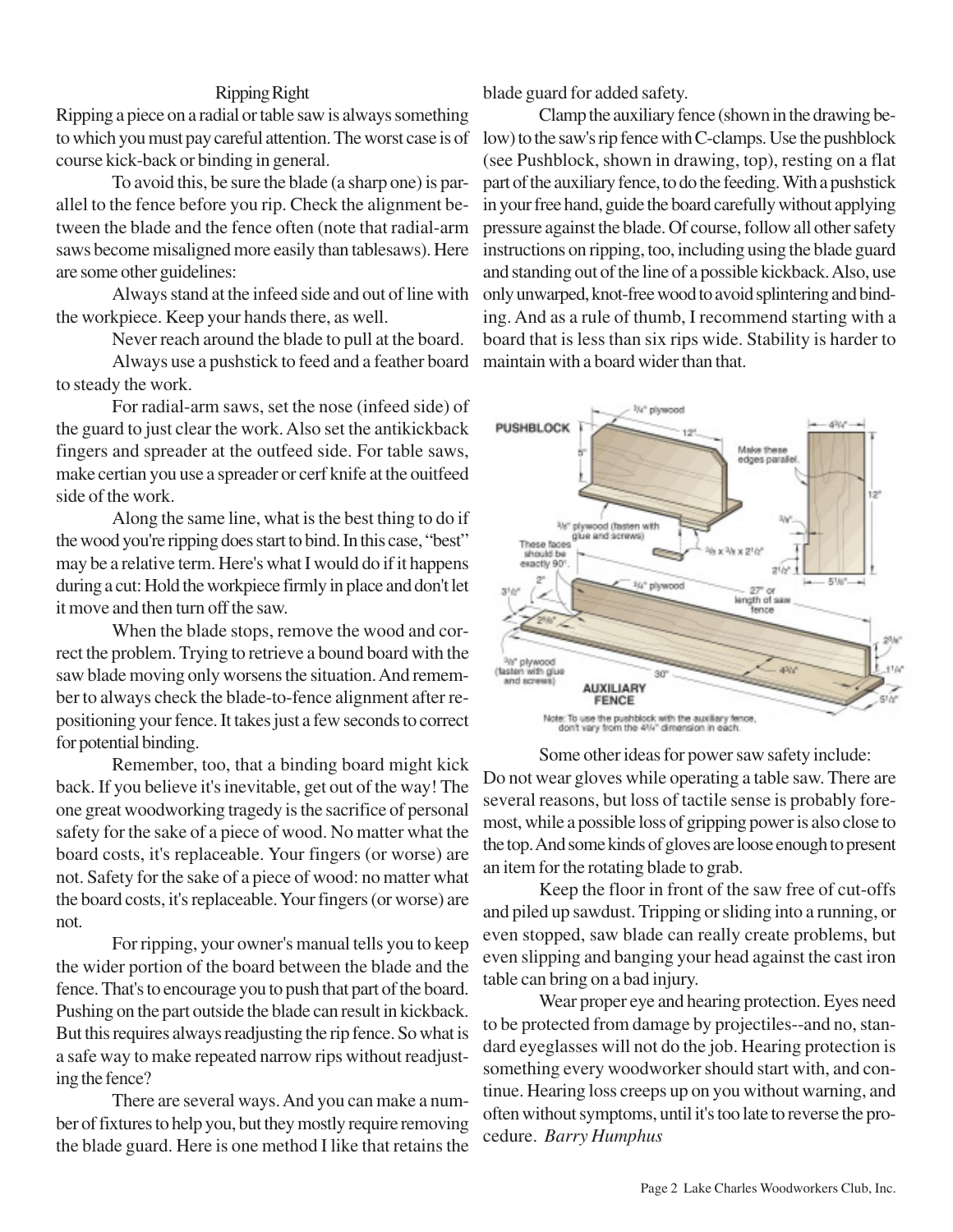## More Safety: Tips to Follow

Listen to that little angel on your shoulder. When you hear that voice in the back of your head saying, "this isn't right," listen to it and rethink the operation. Rehearse an unfamiliar cut first, without any spinning steel. If you feel uncomfortable with it, jig-up to make it safer and find another way.

Inspect your tools. Check every tool before you use it, even if you were the last to use it: Look for debris near the cutterhead or blade and any loose or misaligned parts that could become projectiles when you turn on the tool. Keep blades sharp and clean: Forcing a workpiece through a dull and dirty blade increases the risk of a hand slipping (and may cause burns and tearout on your workpiece, as well).

Watch where you stand. Never put your body directly in line with the blade when making rip cuts at the tablesaw or radial arm saw: If the board kicks back, it's coming straight back and at you. Also, never place your pushing hand in direct line with the cutting motion, regardless of the tool.

Tug on the plug When not in use or during blade bowl blanks and standard turning squares. changes, unplug power tools or, if the tool has one, remove the safety tab from the on/off switch. This prevents both you and shop visitors (young and old) from accidentally turning on a tool. The same principle applies to pneumatic tools: When adding fasteners to a nailer, always disconnect the air hose first.

Stay mentally sharp. Get comfortable, but not too comfortable, with your tools. When a project requires repeated cuts for identical parts, making the same cut 20 times, your mind can wander. Stay focused. Never walk away from a tool when it's running and always wait for the blade to come to a complete stop before reaching for cut-offs near the blade.

Get pushy. Use pushsticks designed with plenty of surface area in contact with the workpiece; they hold the board down while keeping your hand several inches from the blade. A pushstick doesn't have to be pretty, complicated, or expensive. Keep a pushstick at each tool station and always within easy reach.

Keep it clean. If your shop has a layer of sawdust as thick as urethane on a gym floor, that dust presents a slipping hazard. Sweep it up. Also, dispose or store loose cutoffs and tools not in use. Clear off machines before use and make sure there's nothing that may shift into your cutting path or the blade during the machine's operation.

Your Eyes. Protect your eyes with goggles or safety glasses equipped with side shields when using woodworking power tools. Full-face shields give the utmost protection.

For sanding operations, wear a dust mask that makes a tight seal around the nose and mouth.

Your Ears. Wear hearing protection, such as muffs or ear plugs, when tools are running. Whether you are on the gun range or n your shop, wear hearing protection.

Your Clothing. Roll long sleeves above the elbow or wear a short-sleeved shirt. Long hair should be tucked under a cap.

Your Accessories. Remove all jewelry, such as wristwatches, bracelets, or cumbersome rings. Do not wear ties or loose clothing that may catch in moving parts.

Your Shoes. Prevent slipping by wearing shoes with rubber soles.

#### Four-Jaw Lathe Chucks

With prices ranging from about \$35 up to \$280, you're probably asking yourself why you should buy a four-jaw chuck for your lathe. Here are some of the best reasons:

• Chucks provide quick, accurate, and positive centering of

• There's no need to glue a waste block to your turning blank or give up bowl-blank thickness to accommodate the screws needed to fasten it to a faceplate.

• When using a chuck to turn a bowl from green stock, you can rough it out, remove it from the lathe, and then later remount it with greater ease and convenience than with faceplate mounting.

• Accessory chuck jaws are available to hold work as small as a 1/4 "-diameter tenon on a miniature vessel and as large as the rim of an 18"-diameter platter.

• You can turn a bowl and finish it inside and out with little or no trace of how it was held on the lathe.

A chuck consists of a body, jaw slides, and jaws. Internal spiral gearing moves all four jaws simultaneously, keeping them equidistant from the center of the chuck body. The jaws operate with twin levers or a single key. Lever action requires either the simultaneous use of both hands, or temporarily locking the lathe spindle to adjust the chuck with one lever. Single-key chucks offer the advantage of onehand operation without the necessity of locking the lathe spindle. One-hand tightening or loosening leaves the other hand free to control stock when mounting it or a finished piece when removing it from the chuck.

#### Fall Sidewalk Sale at Stines

Our Fall Sidewalk Sale this year will be at the front of the Nelson Road Stine's store on 11/19/16 at 8:00. Several members were able to sell items at the one in the Spring. Please let John Griffith know if you will be there with your items.